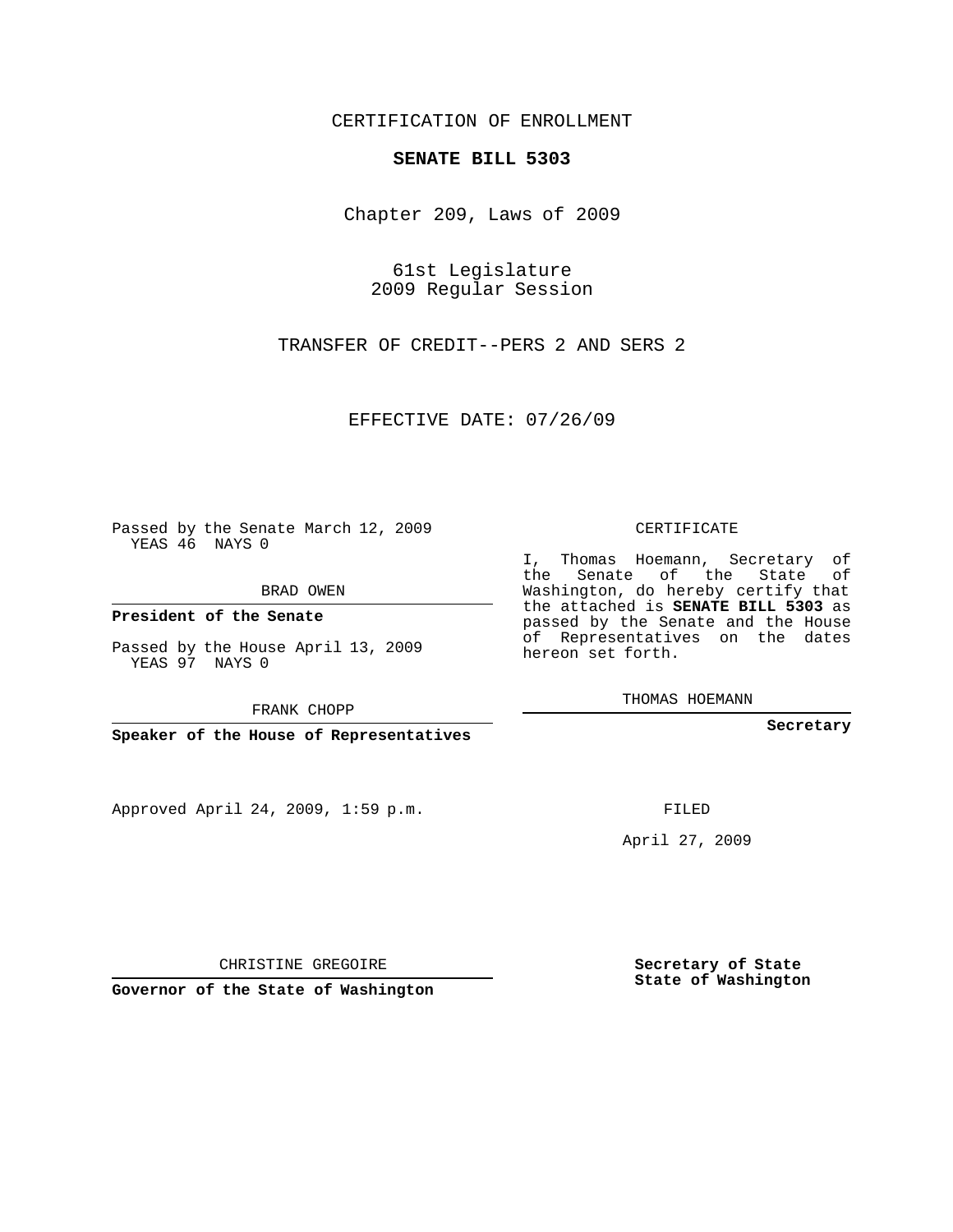## **SENATE BILL 5303** \_\_\_\_\_\_\_\_\_\_\_\_\_\_\_\_\_\_\_\_\_\_\_\_\_\_\_\_\_\_\_\_\_\_\_\_\_\_\_\_\_\_\_\_\_

\_\_\_\_\_\_\_\_\_\_\_\_\_\_\_\_\_\_\_\_\_\_\_\_\_\_\_\_\_\_\_\_\_\_\_\_\_\_\_\_\_\_\_\_\_

Passed Legislature - 2009 Regular Session

## **State of Washington 61st Legislature 2009 Regular Session**

**By** Senators Hobbs, Schoesler, Holmquist, Kilmer, Fraser, and Roach; by request of Select Committee on Pension Policy

Read first time 01/20/09. Referred to Committee on Ways & Means.

 AN ACT Relating to the transfer of public employees' retirement system plan 2 members to the school employees' retirement system plan 2; and amending RCW 41.40.750.

BE IT ENACTED BY THE LEGISLATURE OF THE STATE OF WASHINGTON:

 **Sec. 1.** RCW 41.40.750 and 2001 2nd sp.s. c 10 s 13 are each amended to read as follows:

 (1) Effective September 1, 2000, the membership of all plan 2 members currently employed in eligible positions in a school district or educational service district and all plan 2 service credit for such members, is transferred to the Washington school employees' retirement system plan 2. Plan 2 members who have withdrawn their member contributions for prior plan 2 service may restore contributions and service credit to the Washington school employees' retirement system plan 2 as provided under RCW 41.40.740.

 (2)(a) The membership and previous service credit of a plan 2 member not employed in an eligible position on September 1, 2000, will be transferred to the Washington school employees' retirement system 18 plan 2 when he or she becomes employed in an eligible position prior to August 1, 2009. Plan 2 members not employed in an eligible position on